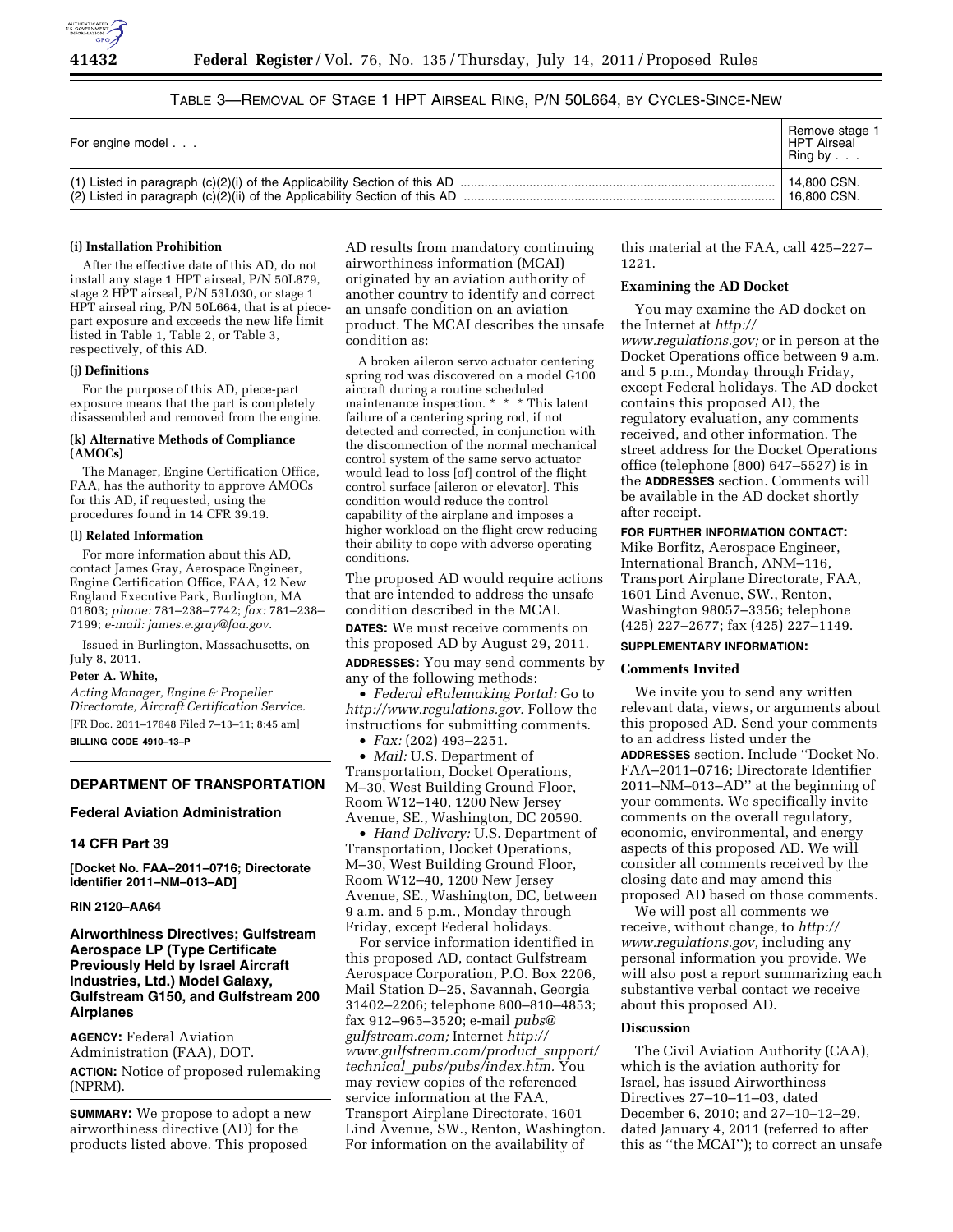condition for the specified products. The MCAI states:

A broken aileron servo actuator centering spring rod was discovered on a model G100 aircraft during a routine scheduled maintenance inspection. This centering spring rod is common to all Gulfstream Mid Cabin model (G100, G150 and G200) aileron control servo actuators and the G200 elevator control servo actuator too. The function of the centering spring rod is to maintain the affected servo actuator and its associated flight control surface in a centered position in the event of a disconnect of the normal mechanical control system input from the flight crew to the same servo actuator. This latent failure of a centering spring rod, if not detected and corrected, in conjunction with the disconnection of the normal mechanical control system of the same servo actuator would lead to loss [of] control of the flight control surface/aileron. This condition would reduce the control capability of the airplane and imposes a higher workload on the flight crew reducing their ability to cope with adverse operating conditions.

The required actions include a detailed inspection of the servo actuator centering spring rods for the aileron and elevator to detect fractured or broken rods, and replacing the rods if necessary. You may obtain further information by examining the MCAI in the AD docket.

## **Relevant Service Information**

Gulfstream Aerospace LP has issued Gulfstream Service Bulletins 150–27– 123; and 200–27–374; both Revision 1, both dated January 27, 2011. The actions described in this service information are intended to correct the unsafe condition identified in the MCAI.

## **FAA's Determination and Requirements of This Proposed AD**

This product has been approved by the aviation authority of another country, and is approved for operation in the United States. Pursuant to our bilateral agreement with the State of Design Authority, we have been notified of the unsafe condition described in the MCAI and service information referenced above. We are proposing this AD because we evaluated all pertinent information and determined an unsafe condition exists and is likely to exist or develop on other products of the same type design.

# **Differences Between This AD and the MCAI or Service Information**

We have reviewed the MCAI and related service information and, in general, agree with their substance. But we might have found it necessary to use different words from those in the MCAI to ensure the AD is clear for U.S. operators and is enforceable. In making

these changes, we do not intend to differ substantively from the information provided in the MCAI and related service information.

We might also have proposed different actions in this AD from those in the MCAI in order to follow FAA policies. Any such differences are highlighted in a NOTE within the proposed AD.

### **Costs of Compliance**

Based on the service information, we estimate that this proposed AD would affect about 200 products of U.S. registry. We also estimate that it would take about 19 work-hours per product to comply with the basic requirements of this proposed AD. The average labor rate is \$85 per work-hour. Based on these figures, we estimate the cost of the proposed AD on U.S. operators to be \$323,000, or \$1,615 per product.

In addition, we estimate that any necessary follow-on actions would take up to 20 work-hours per product, and require parts costing \$0, for a cost of \$1,700 per product. We have no way of determining the number of products that may need these actions. Where the service information lists required parts costs that are covered under warranty, we have assumed that there will be no charge for these costs. As we do not control warranty coverage for affected parties, some parties may incur costs higher than estimated here.

## **Authority for This Rulemaking**

Title 49 of the United States Code specifies the FAA's authority to issue rules on aviation safety. Subtitle I, section 106, describes the authority of the FAA Administrator. ''Subtitle VII: Aviation Programs,'' describes in more detail the scope of the Agency's authority.

We are issuing this rulemaking under the authority described in ''Subtitle VII, Part A, Subpart III, Section 44701: General requirements.'' Under that section, Congress charges the FAA with promoting safe flight of civil aircraft in air commerce by prescribing regulations for practices, methods, and procedures the Administrator finds necessary for safety in air commerce. This regulation is within the scope of that authority because it addresses an unsafe condition that is likely to exist or develop on products identified in this rulemaking action.

#### **Regulatory Findings**

We determined that this proposed AD would not have federalism implications under Executive Order 13132. This proposed AD would not have a substantial direct effect on the States, on the relationship between the national Government and the States, or on the distribution of power and responsibilities among the various levels of government.

*For the reasons discussed above, I certify this proposed regulation:* 

1. Is not a ''significant regulatory action'' under Executive Order 12866;

2. Is not a ''significant rule'' under the DOT Regulatory Policies and Procedures (44 FR 11034, February 26, 1979); and

3. Will not have a significant economic impact, positive or negative, on a substantial number of small entities under the criteria of the Regulatory Flexibility Act.

We prepared a regulatory evaluation of the estimated costs to comply with this proposed AD and placed it in the AD docket.

#### **List of Subjects in 14 CFR Part 39**

Air transportation, Aircraft, Aviation safety, Incorporation by reference, Safety.

## **The Proposed Amendment**

Accordingly, under the authority delegated to me by the Administrator, the FAA proposes to amend 14 CFR part 39 as follows:

## **PART 39—AIRWORTHINESS DIRECTIVES**

1. The authority citation for part 39 continues to read as follows:

**Authority:** 49 U.S.C. 106(g), 40113, 44701.

## **§ 39.13 [Amended]**

2. The FAA amends § 39.13 by adding the following new AD:

**Gulfstream Aerospace LP (Type Certificate Previously Held by Israel Aircraft Industries, Ltd.):** Docket No. FAA–2011– 0716; Directorate Identifier 2011–NM– 013–AD.

### **Comments Due Date**

(a) We must receive comments by August 29, 2011.

## **Affected ADs**

(b) None.

### **Applicability**

(c) This AD applies to the products identified in paragraphs  $(c)(1)$  and  $(c)(2)$  of this AD, certificated in any category.

(1) Gulfstream Aerospace LP (Type Certificate previously held by Israel Aircraft Industries, Ltd.) Model Gulfstream G150 airplanes, serial numbers 201 through 286 inclusive.

(2) Gulfstream Aerospace LP (Type Certificate previously held by Israel Aircraft Industries, Ltd.) Model Galaxy airplanes; and Gulfstream Aerospace LP Model Gulfstream 200 airplanes; serial numbers 004 through 231 inclusive.